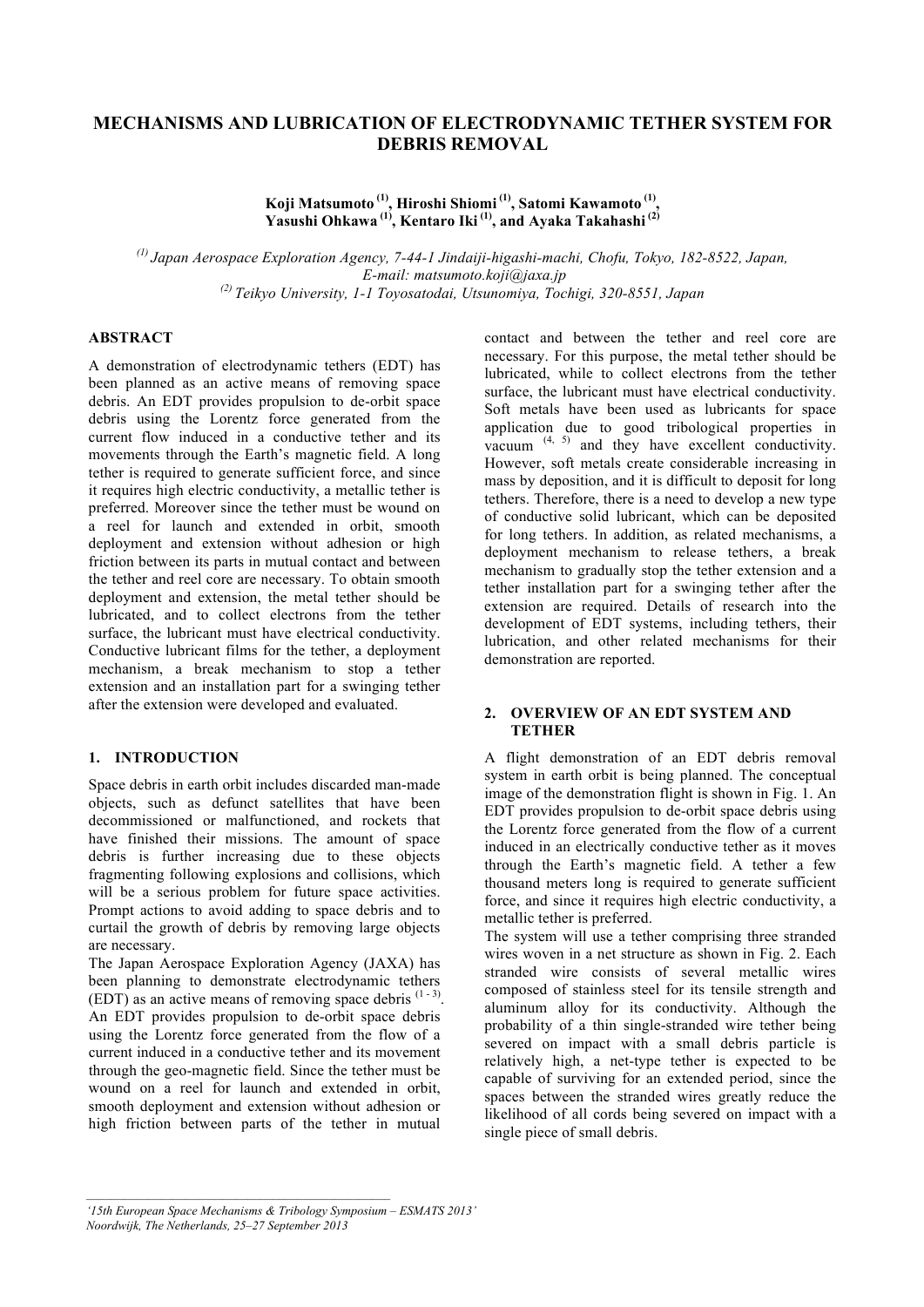

*Figure 1. Conceptual image of demonstration of an EDT debris removal system.* 

In the flight demonstration, a spool-type reel will be used, with the tether unwinding from the inside (see Fig. 3 (c)). This system has the advantages of no moving parts and lower deployment friction than alternatives such as a drum-type reel or spool-type reel deployed from the outside, shown in Figs.  $3(a)$  and  $3(b)$ respectively. The reel core is made of aluminum alloy. Friction arises between the reel core and tether and between the tether surface in mutual contact during the rubbing or sliding when the tether is deployed or due to launch vibrations.

## **3. MECHANISMS AND LUBRICATIONS**

JAXA's EDT debris removal system consists of certain mechanical parts. Details of the parts and their tribological issues are described in the following section.

## **3.1. Lubrication for Tether**

To obtain smooth extension in orbit without adhesion or high friction between parts of the tether in mutual contact and to avoid hindering electron collection, a conductive solid lubricant is applied to the tether. Considering the increase in mass caused by the deposition of lubricant films, their friction coefficients in a vacuum and the potential deposition for long tethers, a few types of conductive bonded lubricant films were developed for the tether and evaluated. These films consist of lubricants, a binder, and carbon and/or metal particle additives for conductivity. Four types were selected from the results of preliminary friction tests in the air and under low vacuum conditions. The constituents of the selected films are listed in Tab. 1. All films used the same polymer material as the binder. Graphite as a lubricant and additive is distinguished from other carbon materials, as shown in the table.



*Figure 2. Photograph of a net-type tether.*



*Figure 3. Types of tether deployment systems.*

To evaluate tribological properties of the lubricant films, friction tests were carried out in a linear motion pin-ondisk type configuration using a vacuum reciprocating tribometer. Disk specimens with a deposit of the lubricant films were moved linearly against a counterpart pin specimen. Because of materials of the tether proposed for JAXA's EDT, a 6000 series aluminum alloy and a stainless steel were used as both substrate and counterpart. Tab. 2 shows conditions of the friction tests. The sliding speed and distance were 10 mm/s and 10 mm, respectively. Typically, the applied load was 1 N and the friction test was stopped after 10,000 strokes (5,000 cycles) if the wear life was not reached prematurely. All friction tests were conducted under environmental pressure of less than  $1 \times 10^{-5}$  Pa.

*Table 1. Constituents of tested specimens*

|        | Lubricant        | Binder  | Additives               |
|--------|------------------|---------|-------------------------|
| Film A | Graphite         | Polymer | Carbon                  |
| Film B | MoS <sub>2</sub> | Polymer | Graphite                |
| Film C | MoS <sub>2</sub> | Polymer | Graphite, Carbon        |
| Film D | MoS <sub>2</sub> | Polymer | Graphite, Carbon, metal |
|        |                  |         |                         |

*Table 2. Conditions of friction test* 

| Applied load          | 1 N                             |
|-----------------------|---------------------------------|
| Sliding speed         | $10 \text{ mm/s}$               |
| Sliding distance      | $10 \text{ mm}$                 |
| Number of sliding     | 10,000 strokes (5,000 cycles)   |
| Atmosphere pressure   | less than $1 \times 10^{-5}$ Pa |
| Substrate materials   | aluminum alloy, stainless steel |
| Counterpart materials | aluminum alloy, stainless steel |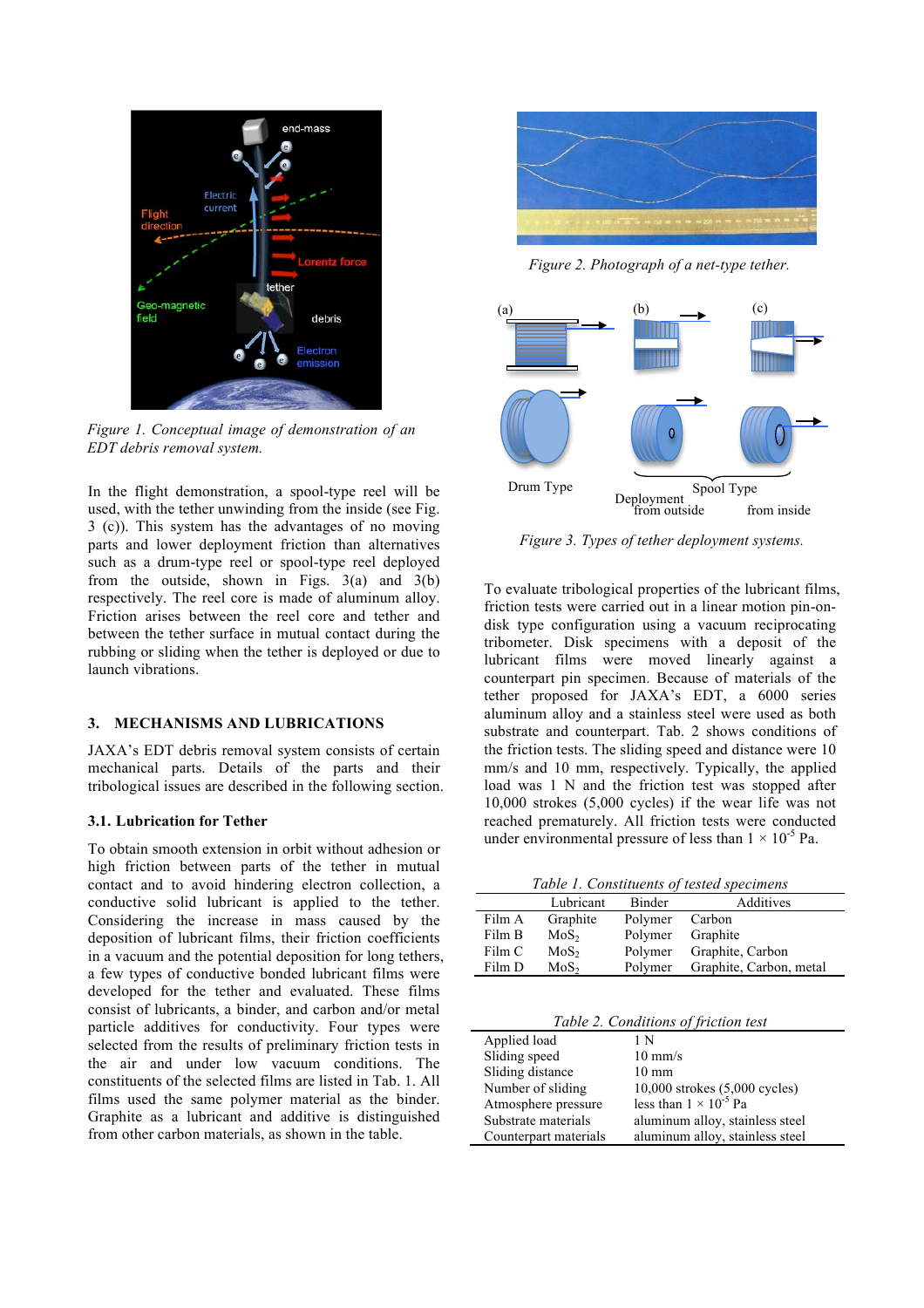Fig. 4 shows the friction behaviors of the four bonded lubricant films in a vacuum with substrates of stainless steel and aluminum alloy against counterparts of the same metals. Although all films showed good tribological characteristics in air and low steady-state friction coefficients in a vacuum in the preliminary selection tests, differences in friction and wear life were observed between the tested specimens. For all combinations of substrate and counterpart, film A reached its wear life before 10,000 sliding strokes. Film B had lower friction coefficient and longer wear life than film A except where a stainless steel substrate and aluminum alloy counterpart were combined, but it also reached its wear life before the end of the test duration, despite containing molybdenum disulfide, which has good tribological properties in a vacuum. Films C and D had the lowest friction coefficients and did not reach their wear lives. No differences in either the values or friction behaviors between films C and D were observed, except that in the early stage of the tests film C had a higher friction coefficient than film D.

No differences were found in friction behaviors between the two metal substrates and two counterpart materials. Although films A and B had slightly different behaviors in the case of a stainless steel substrate and aluminum alloy counterpart compared to other combinations, no clear tendencies due to the different substrate and counterpart materials were found.

The electrical resistances of bonded films C and D were measured as volume resistivity by the 4-terminal method using a 4-pin probe a few times. The same types of films were deposited on non-conducting aluminum oxide disk. The averages of the measured volume resistivity of the films are listed in Tab. 3. Both films had orders of volume resistivity of  $10<sup>0</sup>$ , meaning the tested films are near semiconductors. However, it was recognised that the conductivities were enough to collect electrons via electron collection test  $(6, 7)$  under space plasma.

|        | Table 3. Volume resistivity of tested bonded films |
|--------|----------------------------------------------------|
|        | Volume resistivity $[\Omega \bullet cm]$           |
| Film C | $1.21 \times 10^{0}$                               |

### **3.2. Release and Deployment Mechanism**

Film D  $1.04 \times 10^0$ 

An end-mass including a tether, its case and a brake to stop a tether extension and so on will be released using a mechanical spring after a kind of launch-lock open, as shown in Fig. 5. A reel core remains on the board on which the tether case is set. The tether collides with and slides against the reel core due to vibration during launch, while sliding also occurs between the tether and reel core following the release of end-mass. The resulting damage to the reel core and the effects of



*Figure 4. Friction behaviors of tested bonded lubricant films with different substrates and counterparts. Substrate/Counterpart: (a) stainless steel/ stainless steel, (b) stainless steel/aluminum alloy (c) aluminum alloy / stainless steel, (d) aluminum alloy /aluminum alloy*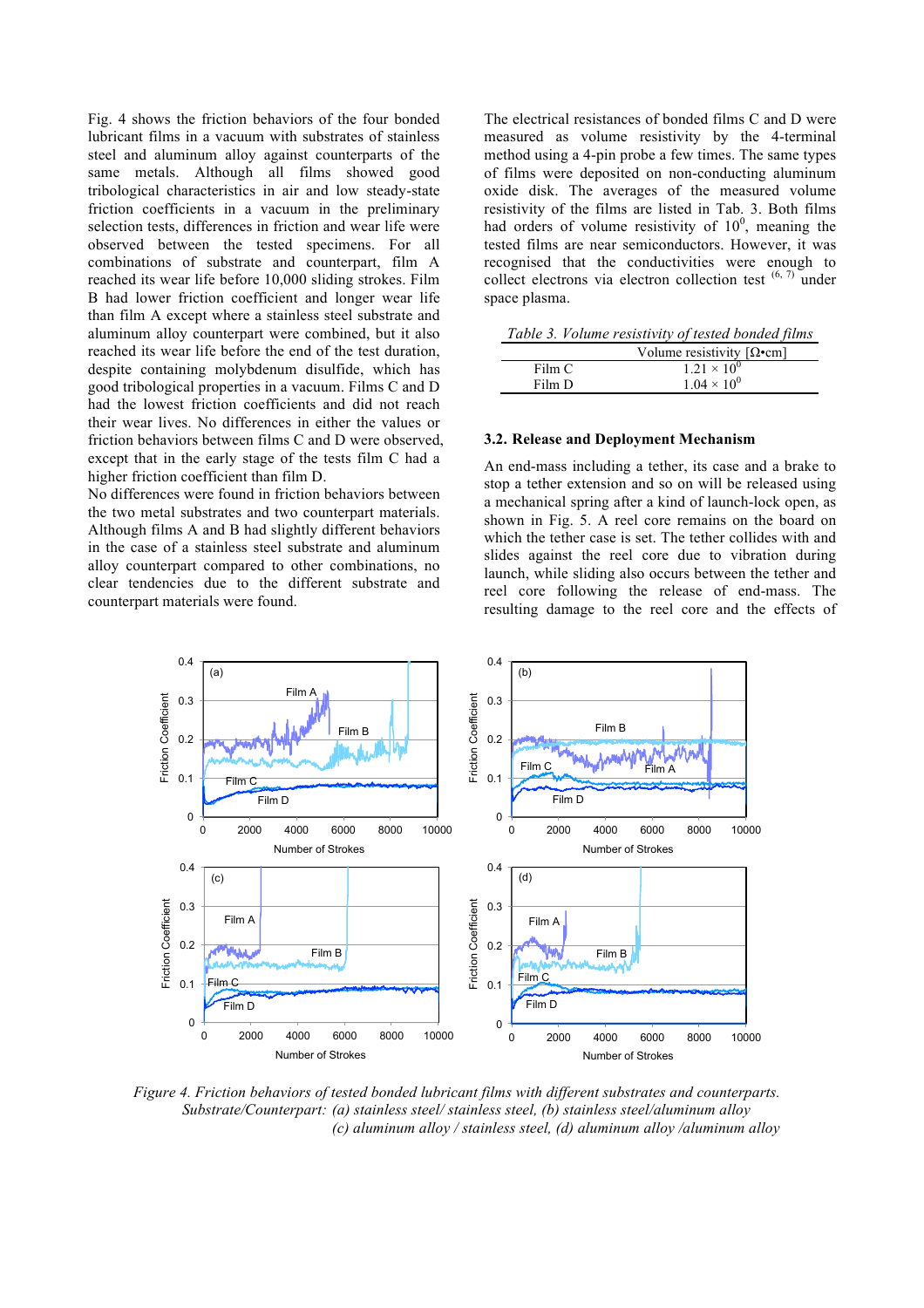

*Figure 5. Schematic drawing of tether release systems.*



*Figure 6. Surfaces of reel cores after a vibration test and pulling out from a rolled tether.* 

lubrication on the reel core were evaluated using an optical microscope after vibration and release tests.

Vibration tests were carried out in two or three directions, parallel and vertical to the reel core, in air and a vacuum. Subsequently, the reel core was pulled out from the rolled tether via a release test. Fig. 6 shows the faces of reel cores without lubricant and with lubricant films after the vibration tests and the release test. The lubricant films were gold plated and  $MoS<sub>2</sub>$ bonded films, which had electric conductivity, and PTFE impregnated film. Many scars were found on the non-lubricated reel core, almost none of which were long. It means many scars formed during the vibration test. The reel core lubricated by  $MoS<sub>2</sub>$  bonded film also showed many scars, and that by gold plated film showed several scars. These were not observed on the reel core lubricated by PTFE impregnated film, although it did not have conductivity. The transferred film from the PTFE film was not observed on tether. Since electron collection is not hindered due to film transfer, the PTFE film is a potential lubricant for the reel core.

#### **3.3. Brake Mechanism**

A brake system is needed to stop the tether extension gradually, because breaking the tether by impact force must be avoided. Fig. 7 shows a schematic diagram of the brake system. At the end of the tether extension, last a few tens of meters of the tether rotate brake rotor with a brake disk. Friction between the rotated brake disk and fixed brake pad slow down the tether extension. The imposed load can be controlled by changing the springs that push the brake pad. The materials selected for the brake disk and pad were stainless steel and polymer material, respectively. To obtain data to select the optimum load, a friction test was carried out using brake disk and pad materials in the air and a vacuum at room and low temperatures.

The friction behaviors of the polymer material in the form of a brake pad against stainless steel as a brake disk are described in Fig. 8. No difference in friction coefficient was observed between air and vacuum, but the fluctuation of the friction value in a vacuum was larger than that in air. At a low temperature in a vacuum, the friction behavior resembled that at room temperature, and the friction coefficient gradually decreased. A few tens of cycles were required for the friction coefficient to reach a steady-state level under all conditions.



*Figure 7. Schematic diagram of brake systems.*



*Figure 8. Friction behaviors of brake materials under different conditions.*